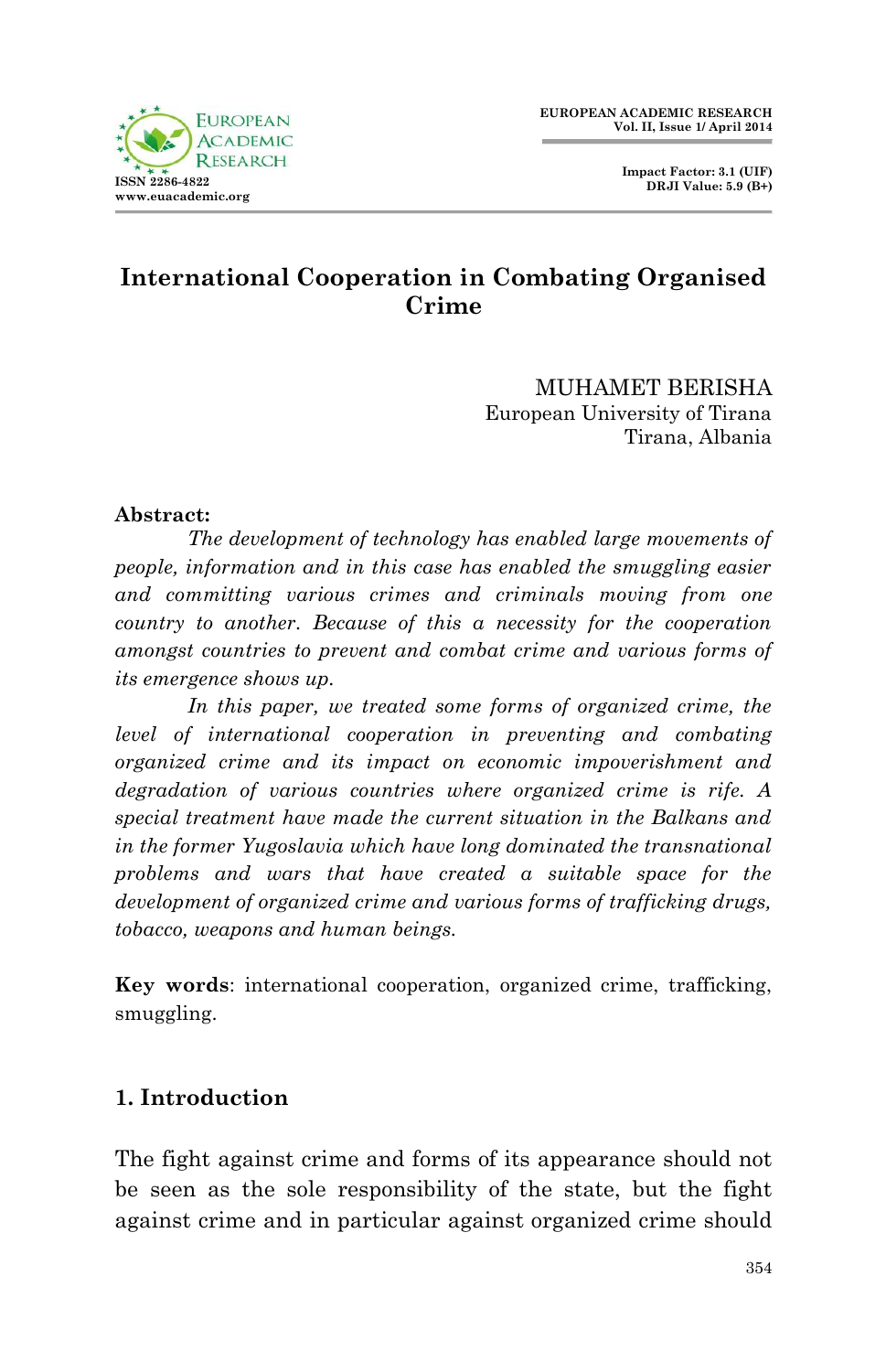be viewed in the context of international cooperation between States to prevent and combat it more effectively this bad thing for general humanity. International cooperation is more intensified and it is seen as a necessity especially after the attacks of 11 September 2001 when attacked the United States of America.

Organized crime has many forms; however, it is worth mentioning the most pronounced forms of this crime, such as trafficking in drugs, human trafficking, financial crimes, smuggling and other criminal offenses related to organized crime.

No doubt, the influence of organized crime in many countries, especially in countries in transition economies has greatly damaged many of these countries, especially the building of democratic institutions and the development of democracy in general in these countries.

Regarding Kosovo society should devote special attention to particular state mechanisms, institutional and social, being actively involved in the prevention and detection of all forms of organized crime. Policies for prevention and control of organized crime should be, based on a deeper understanding of what is, by international standards organized crime, which is field-activity, threats, methods of operation and crime trends in a country or region certain.

### **2. The notion of organized crime**

As the word, "organized crime" itself implies that organized crime dealing with crimes committed by a group of people who will be called organized criminal group. According to the United Nations convention against organized crime "organized criminal group" shall mean a structured group of three or more persons, existing for a period of time and acting in concert with the aim of committing one or more serious crimes or offenses, in order to obtain, directly or indirectly, a financial or other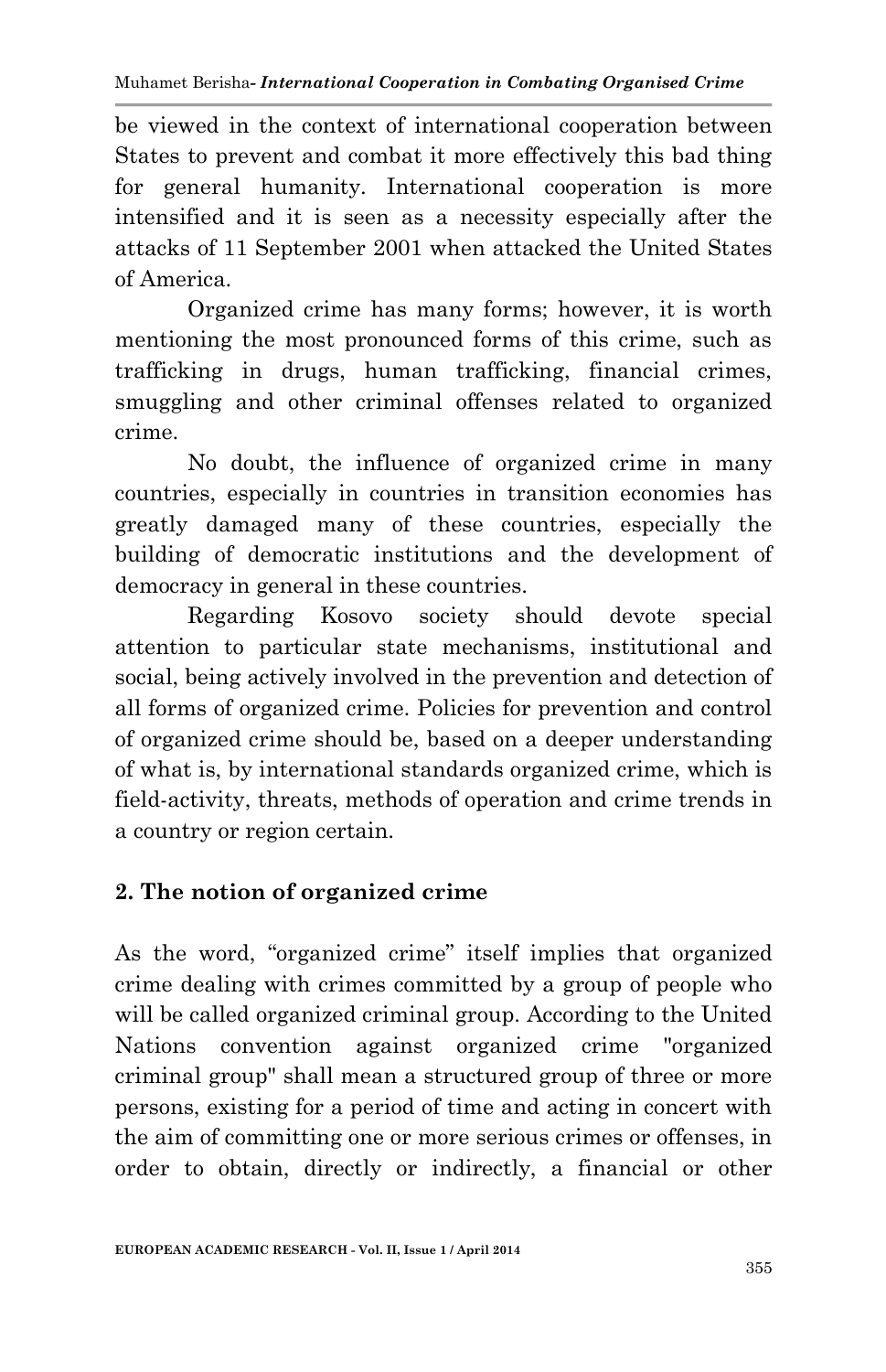material benefit<sup>1</sup>. By adopting this convention, there was no definition of organized crime in international terms. This convention is defined contours of organized crime and defines the constituent elements of this offense. Convention also contains additional protocols that specifically address issues relating to:

> 1. Prevent, Suppress and Punish Trafficking in Persons, especially Women and Children,

2. Smuggling of migrants, and

3. Producing and trafficking of illegal weapons, their parts and ammunition<sup>2</sup>.

The good news is that there is a consensus about what actually constitutes organized crime, while the bad news is that 11 different aspects of organized crime have been included in the definitions of different authors with different frequency levels<sup>3</sup>.

The essence of organized crime is the number of perpetrators of crime and presents a great danger to society. Globalization and technical opportunities - technology enabled in our time the crime to exceed the limits of a state, hence the focus on combating the crime on states, and the fight against crime and forms of its appearance have an international character. As noted in the preamble to the United Nations Convention against Transnational Organized Crime, that the signing of the 2000 Convention against organized crime in Palermo, Italy, the international community has demonstrated political will to respond to a global challenge with a response global<sup>4</sup>. The old concept of organized crime in international terms defined formally in a document that has the force of international law is

<sup>1</sup> See United Nations Convention Against Transnational Organized Crime, Article 2, paragraph 1, New York, 2004.

<sup>2</sup> National Strategy of the Republic of Kosovo organized crime and action plan 2009-2012, p. 7

<sup>3</sup> Jay S. Albanese. 2011. *Organized Crime in Our Time*. Anderson Publishing, fq. 3.

<sup>4</sup> Preface to the United Nations Convention against Transnational Organized Crime, New York, 2004.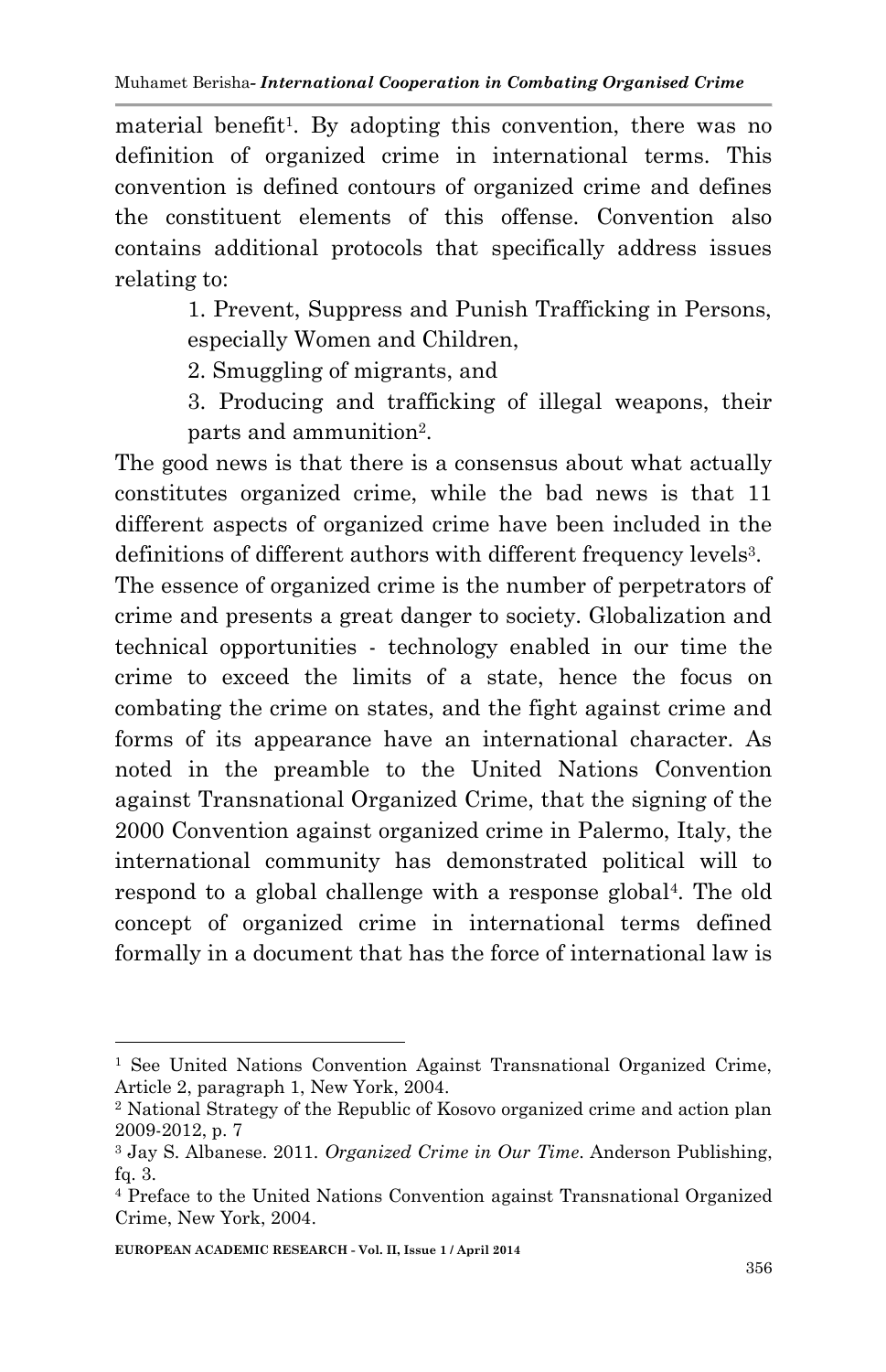the definition of a criminal organization adopted at EU<sup>5</sup> level stating that. "Criminal organization means an association structured, created for a given period of time, with the participation of one or more persons, who operates united, to committing offenses, which are punishable by imprisonment or detention order of at least 4 years, or by a more severe penalty even when these offenses are goal in itself, or a means of achieving material benefits, or where appropriate, to influence improperly operating public authorities ". It was adopted in the form of joint action but was not ratified by any of the member countries of the EU. It can be said that the most important effort to date in connection with the concept of organized crime remains Convention on Transnational Organized Crime and the United Nations, which entered into force in 2003. International organized crime manifests itself in many forms, including as drug trafficking, firearms trafficking in persons, smuggling of migrants, etc.

# **2.1. Drug Trafficking**

**.** 

Drug trafficking is a global illegal trade involving the cultivation, manufacture, distribution and sale of substances which are prohibited by law. Drug control has been the global agenda for more than a century. Are adopted various treaties and bilateral agreements to prevent and combat illegal drug trafficking in international terms are recognized in particular the Single Convention on Narcotic Drugs 1961, the Convention on Psychotropic Substances and the 1971 Convention against Illicit Traffic in Narcotic Drugs and psychotropic 1988, these conventions continue to define the system of international drug control, while the United Nations office on Drugs and Crime (UNODC) is the guardian of the treaties and agency leader in drug control<sup>6</sup>.

<sup>5</sup> Joint Action 98/733 / JHA (Justice and Home Affairs) of 21 December 1998 adopted by the European Council.

<sup>6</sup> United Nation Office on Drugs and Crime, World Drug Report, New York, 2010, fq. 7.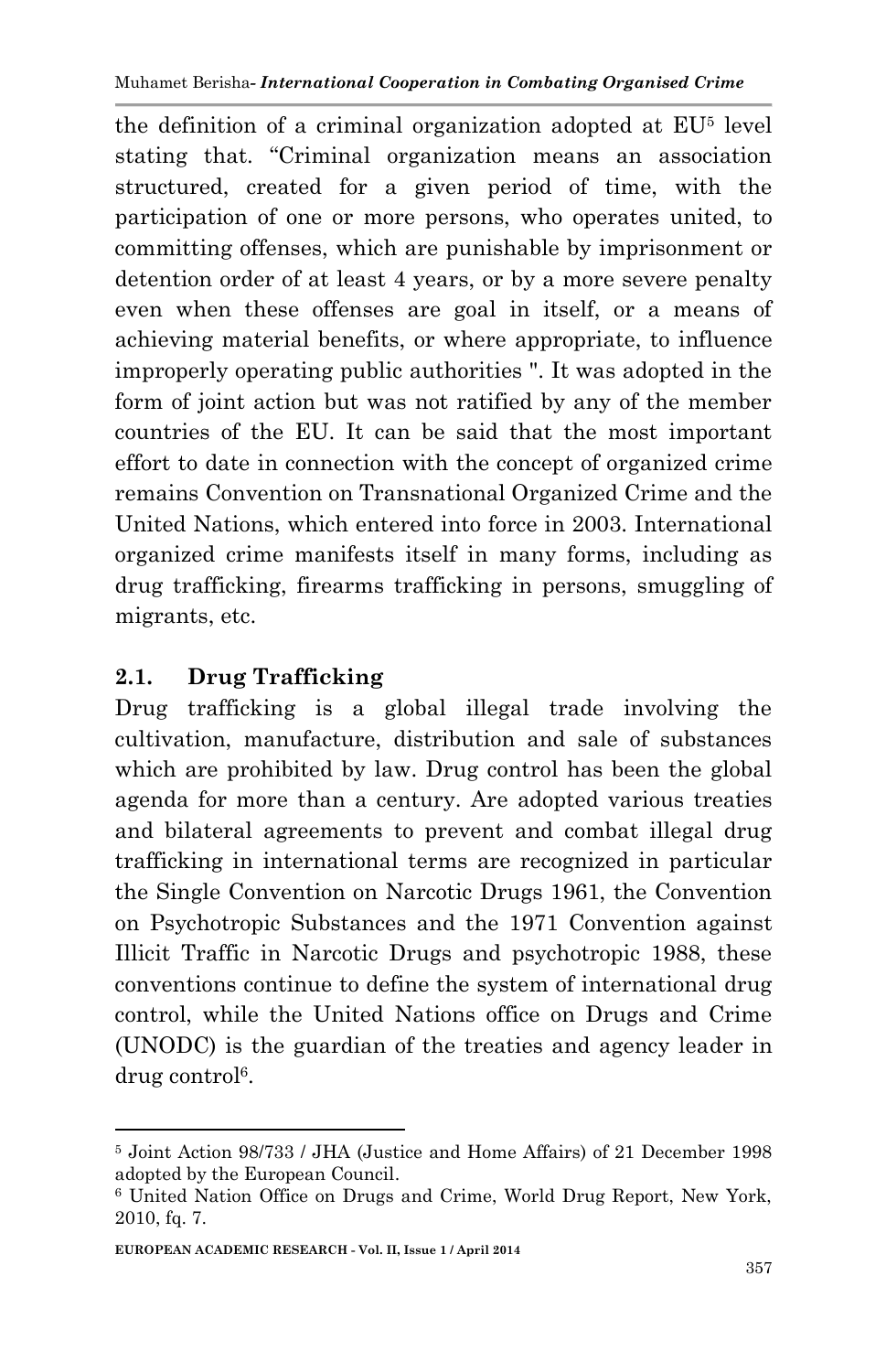Muhamet Berisha*- International Cooperation in Combating Organised Crime*

Drug control in international terms is based on three United Nations conventions and in: the Single Convention on Narcotic Drugs, 1961 Convention on Psychotropic Substances and the 1971 Convention against illicit traffic in narcotic drugs and psychotropic substances in 1988, which received almost universally. The largest number of drug users living in developing countries. Europe that is expanding seems to constitute the most lucrative drug market in the world, taking into account purchasing power and numbers of drug users. Proximity to such a market and the importance of 'Balkan routes' shows that drug trafficking should continue to be the focus of law enforcement agencies in South East Europe in the future<sup>7</sup> .

Nobody knows for sure the number of drug users in the EU. The total number of persons dependent on heroin alone, supposed to be about one million. About 7000 to 8000 people per day die from illegal drugs. Various strategies was used to deal with the large number of problems caused by drugs, and a special agency of the EU, which provides continuous information, is European Centre for drug monitoring and drug addiction<sup>8</sup>. Drug trafficking is a fundamental form of organized crime throughout Europe, particularly in Eastern Europe. Most prominent 'Balkan routes', were first used by Turkish groups organized crime of trafficking in heroin, and nowadays used for trafficking of all types of illegal drugs<sup>9</sup>.

### **2.2 Arms Trafficking**

**.** 

In our time, there are different types of weapons and their trafficking is extremely large. Even trafficking of weapons is as a form of organized crime. This type of crime is carried out in collaboration of several persons trafficking different weapons

<sup>7</sup> Regional Project CAPRO, Situation Report on Organized and Economic Crime in South-eastern Europe, Strasbourg, August 2006, p. 21.

<sup>8</sup> Freedom, security and justice for all, European Commission, Directorate-General for publication and communications, Luxembourg, 2004, p. 17.

<sup>9</sup> Regional Project CAPRO, Situation Report on Organized and Economic Crime in South-eastern Europe, Strasbourg, August 2006, p. 22.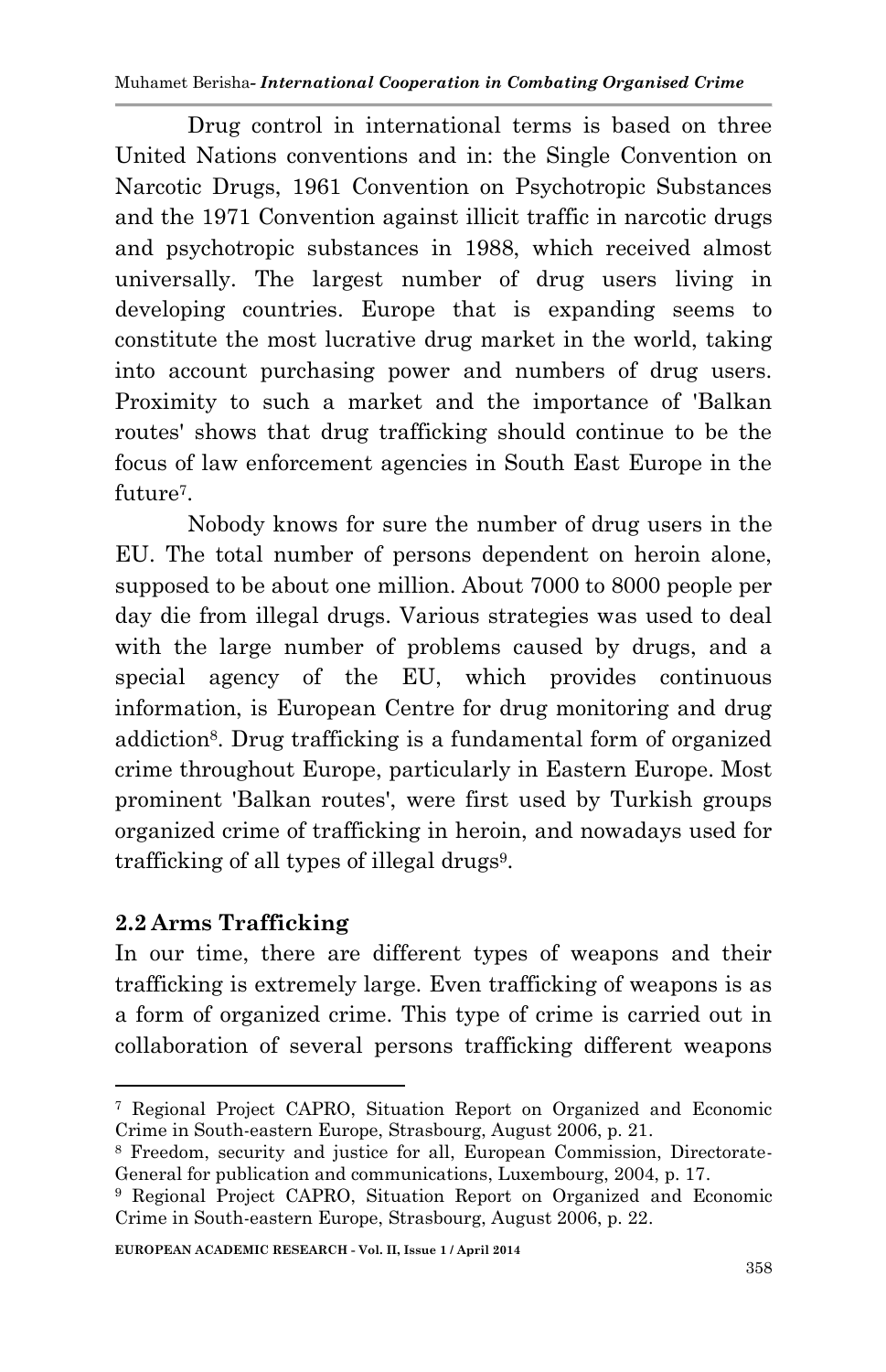with intention for profit. General Assembly of the United Nations on April 2, 2013 has approved the treaty on arms trade that regulates international trade of conventional weapons. The treaty will encourage peace and security by prohibiting weapons in conflict areas. This will prevent abusers of human rights violators and war to be supplied with arms. Illegal circulation of small arms, light weapons and their ammunition destabilizes communities, and affects the security and development in all regions of the world.<sup>10</sup>

In all parts of the world, the availability of weapons and ammunition has led to human suffering, political repression, crime and terror among the civilian population. Irresponsible transfers of conventional weapons can destabilize security in the region, enables violation of the arms embargo and the Security Council to contribute to abuses of human rights<sup>11</sup>.

## **2.3 Human trafficking**

Trafficking in human beings is buying through improper means such as force, fraud or coercion, for the purpose of their use. This form of organized crime has taken a huge spread in particular in the sale of women for prostitution.

A Global Report on Trafficking in Persons by the United Nations Office on Drugs and Crime (UNODC) provides important information on this form of organized crime based on data collected from 155 countries, it offers the first global assessment of field of human trafficking and what is being done to combat it. It includes an overview of trafficking patterns, legal steps to take, and specific information on reported cases of trafficking in persons, victims, and prosecutions<sup>12</sup>.

According to Article 3, paragraph (a) of the Protocol to Prevent, Suppress and Punish Trafficking in Persons *Trafficking in Persons* determined that implies: the recruitment, transportation, transfer, harboring or receipt of

**EUROPEAN ACADEMIC RESEARCH - Vol. II, Issue 1 / April 2014**

<sup>1</sup> <sup>10</sup> See, the UN website: http://www.un.org/disarmament/convarms/SALW/.

 $11$  Ibid.

<sup>12</sup> See, the official website UNODC www.unodc.org.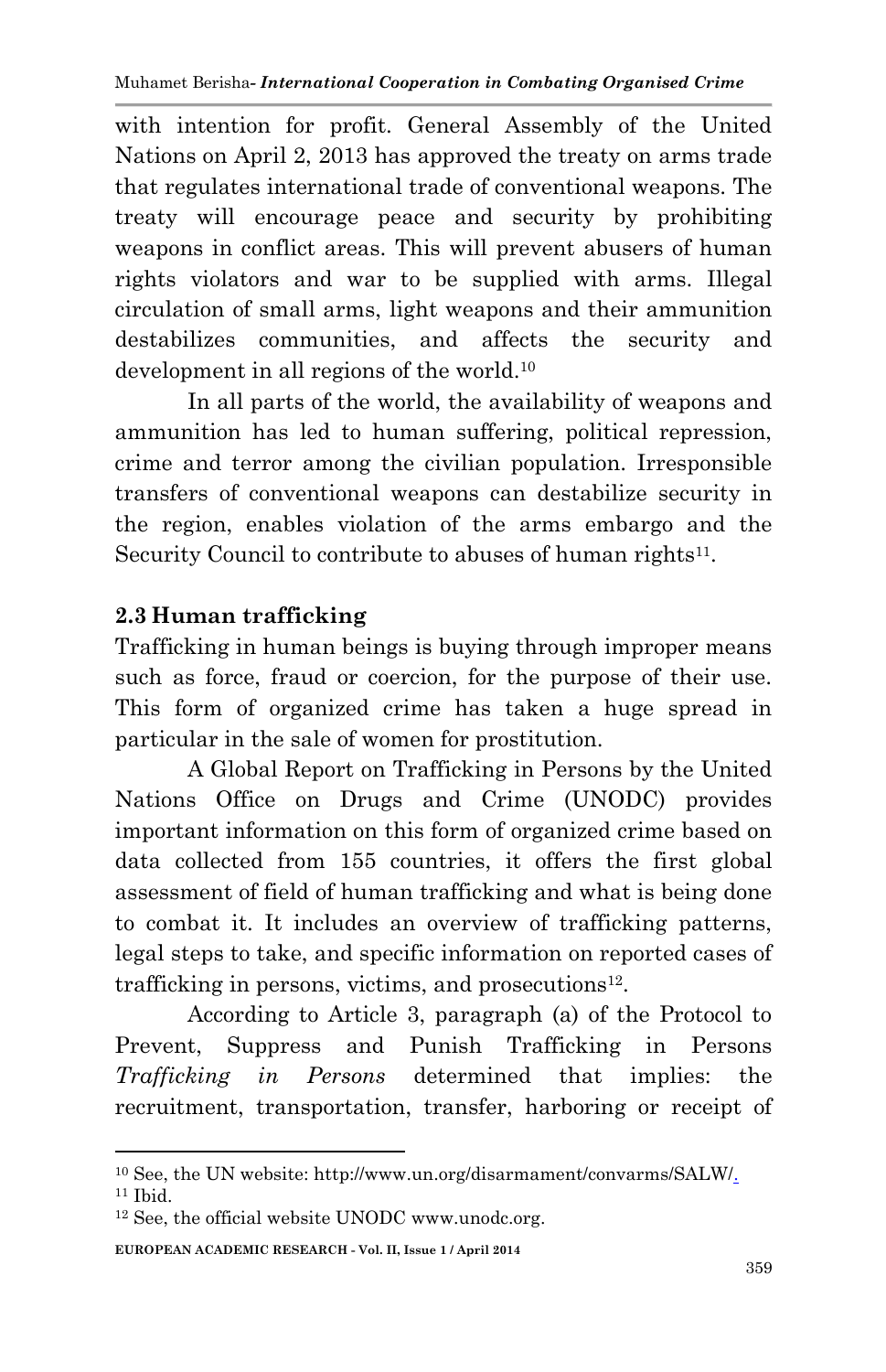persons by means of threat or use of force or other forms of coercion, abduction, fraud, abuse of power or of a position of vulnerability or of the giving or receiving of payments or benefits to achieve the consent of a person having control over another person, for the purpose of exploitation. Exploitation shall include, at a minimum, the exploitation of the prostitution of others or other forms of sexual exploitation, forced labor or services, slavery or practices similar to slavery, servitude or the removal of organs13. Taking into account the international character of trafficking in human beings, it is also necessary a multi-agency approach and international exchange of information, data and knowledge in this kind of criminal activities, as well as measures and preventive actions, such as identification and protection of victims, and ways of coordinating the implementation of prosecution<sup>14</sup>.

## **3. International institutions**

International engagement against organized crime in particular took a remarkable turnaround, especially after the events of 11 September 2001 the attacks on the United States. The international community began to intensify actions to combat organized crime, especially the United States were highly engaged and begin a new approach in the fight against terrorism and crime in general in the international context, but obviously the role of the United Nations in this process was very great unifying stands for a common struggle against this evil.

International cooperation is presented as an imperative in fighting against organized crime, particularly in combating terrorism. It is true (as the evidence that has come to the light since September 11 has confirmed) that the identity of the

<sup>13</sup> Article 3, paragraph (a) of the Protocol to Prevent, Suppress and Punish Trafficking in Persons.

<sup>14</sup> Strategy to Combat Trafficking in Human Beings and Illegal Migration in the Republic of Macedonia, Skopje, March 2006, p. 12.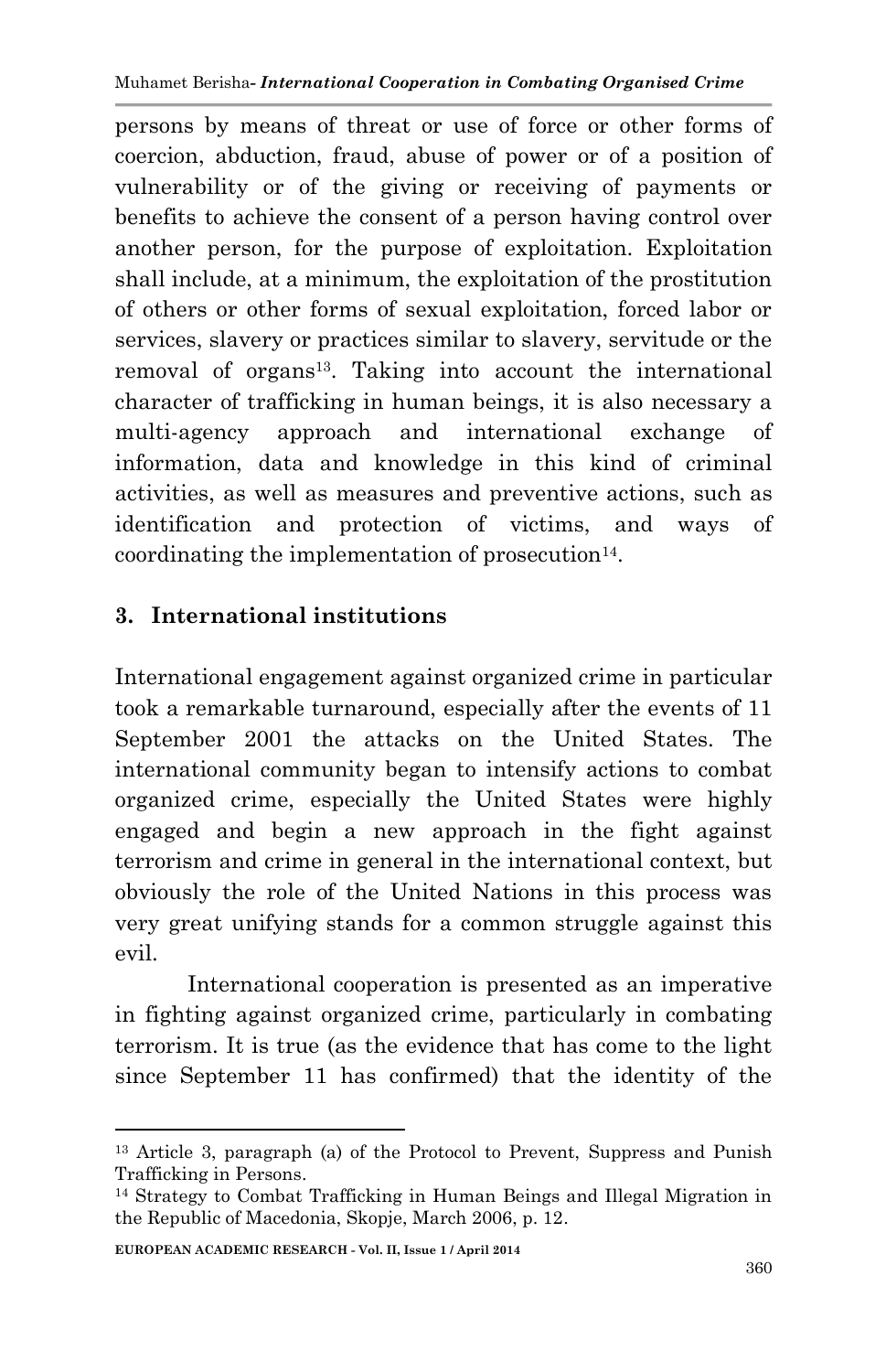terrorists, guerrilla movements, drug traffickers, arms smugglers are becoming slippery<sup>15</sup>. In fighting crime, international terrorism and other such phenomena are also established various institutions operating worldwide.

### **3.1. The role of the United Nations**

The United Nations has established a wide network in all countries of the world to be fought organized crime, terrorism etc. United Nations Office on Drugs and Crime UNODC (United Nation Office on Drugs and Crime) is a global leader in the fight against illicit drugs and international crime. Founded in 1997 through a merger between the United Nations Program for Drug Control and the Centre for International Crime Prevention, UNODC operates in all regions of the world through an extensive network of field offices. UNODC relies on voluntary contributions, mainly from governments, for 90% of its budget. UNODC is on mandate to assist Member States in their struggle against illicit drugs, crime and terrorism<sup>16</sup>.

United Nations Congress on Crime Prevention and Criminal Justice is one of the main periodic conferences of the United Nations and plays a major role in setting international standards and policy-making in crime prevention and criminal justice. Congresses have brought together ideas, policy-makers, and practitioners in the field of crime prevention and criminal justice, as parliamentarians, individual experts from academia, civil society representatives and media.

UNODC has the mission to make the world safer from crime, drugs and terrorism. To be effective and sustainable responses to these threats should include strategies covering areas such as: crime prevention, particularly prevention of urban crime, armed violence prevention, prevention of recidivism, criminal justice reform, police reform, prosecution service, the judiciary (courts), access to legal protection and

<sup>15</sup> Mats Berdal and Monica Serrano. 2002. "Transnational Organized Crime and International Security: Business as Usual?" Lyne Rienner, p. 7.

<sup>16</sup> See, the official website UNODC: https://www.unodc.org/unodc/index.html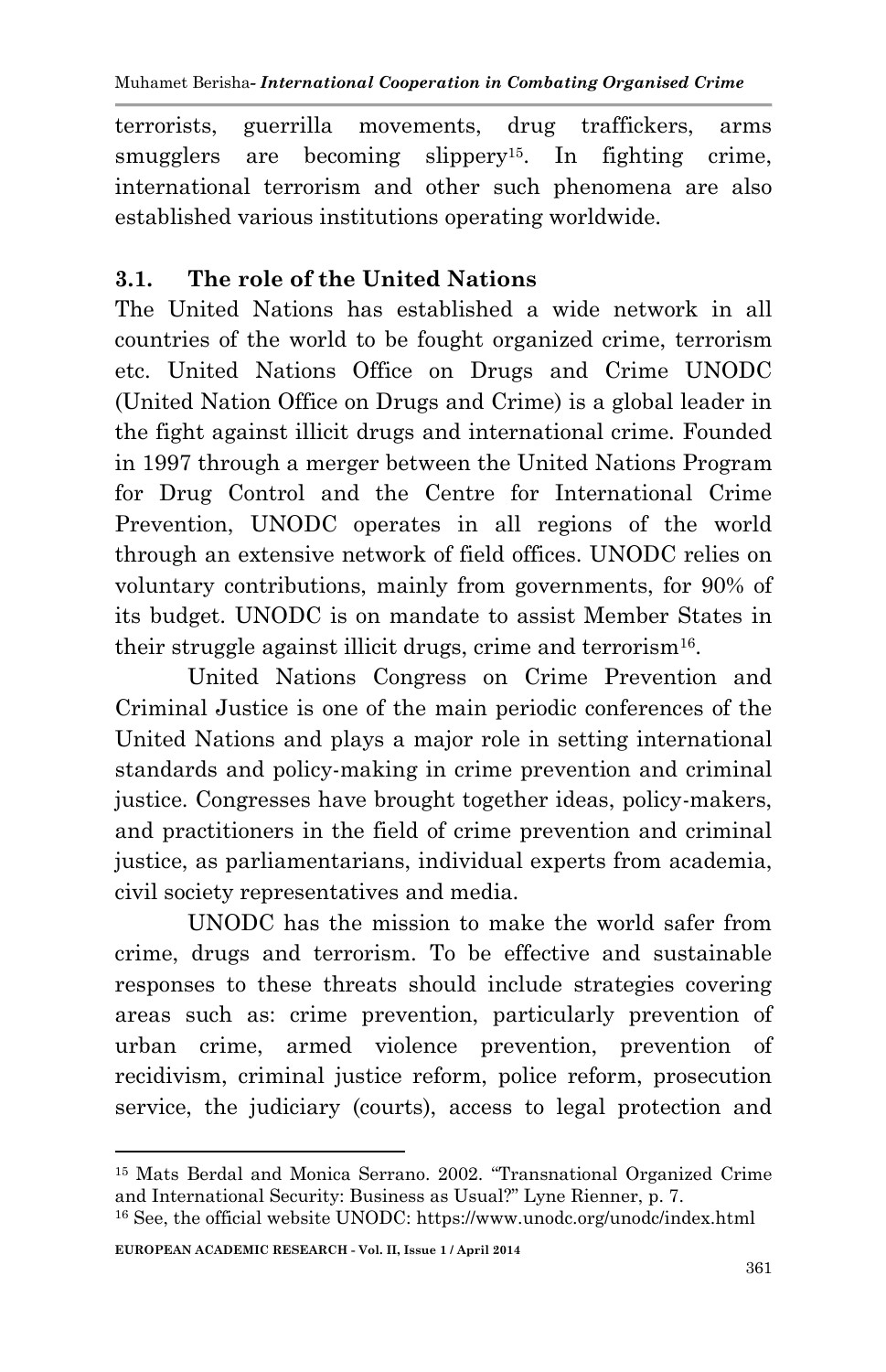legal aid, prison reform and alternatives to imprisonment, support and assistance to victims, etc.<sup>17</sup>. States also require appropriate policies and crime prevention strategies to ensure a balanced approach between preventive and reactive action. In order to strengthen the rule of law for all and to stop the spread of crime, UNODC therefore promotes inclusive and comprehensive approach to strengthening crime prevention and criminal justice systems<sup>18</sup>.

### **3.2. The role of Interpol - the international police**

INTERPOL is the world's largest international police world, with 190 member countries. Interpol's role is to enable police around the world to work together to make the world a safer place. Infrastructure technology with technical and operational support helps meet the growing challenges of fighting crime in the 21st century.

Interpol works to ensure that police worldwide have access to the tools and services needed to do their job effectively. At Interpol, there is scope to facilitate international police cooperation even where diplomatic relations do not exist between particular countries. Action is taken within the limits of existing laws in different countries and in the spirit of the Universal Declaration of Human Rights. Its constitution prohibits any intervention or activities of political, military, religious or racial'<sup>19</sup> .

In Article 2 of Interpol's constitution also defined its goals which states that its objectives are:

- To help ensure and promote the widest possible between all criminal police authorities within the limits of existing laws in different countries and in the spirit of the "Universal Declaration of Human Rights";

- To establish and develop all possible institutions in order to

<sup>17</sup> See, the official website UNODC: https://www.unodc.org/unodc/index.html.

<sup>18</sup> UNODC, Thematic Programme, Crime Prevention and Criminal Justice Reform, 2012-2015, fq. 5.

<sup>19</sup> See, the official website of Interpol: http://www.interpol.int/en.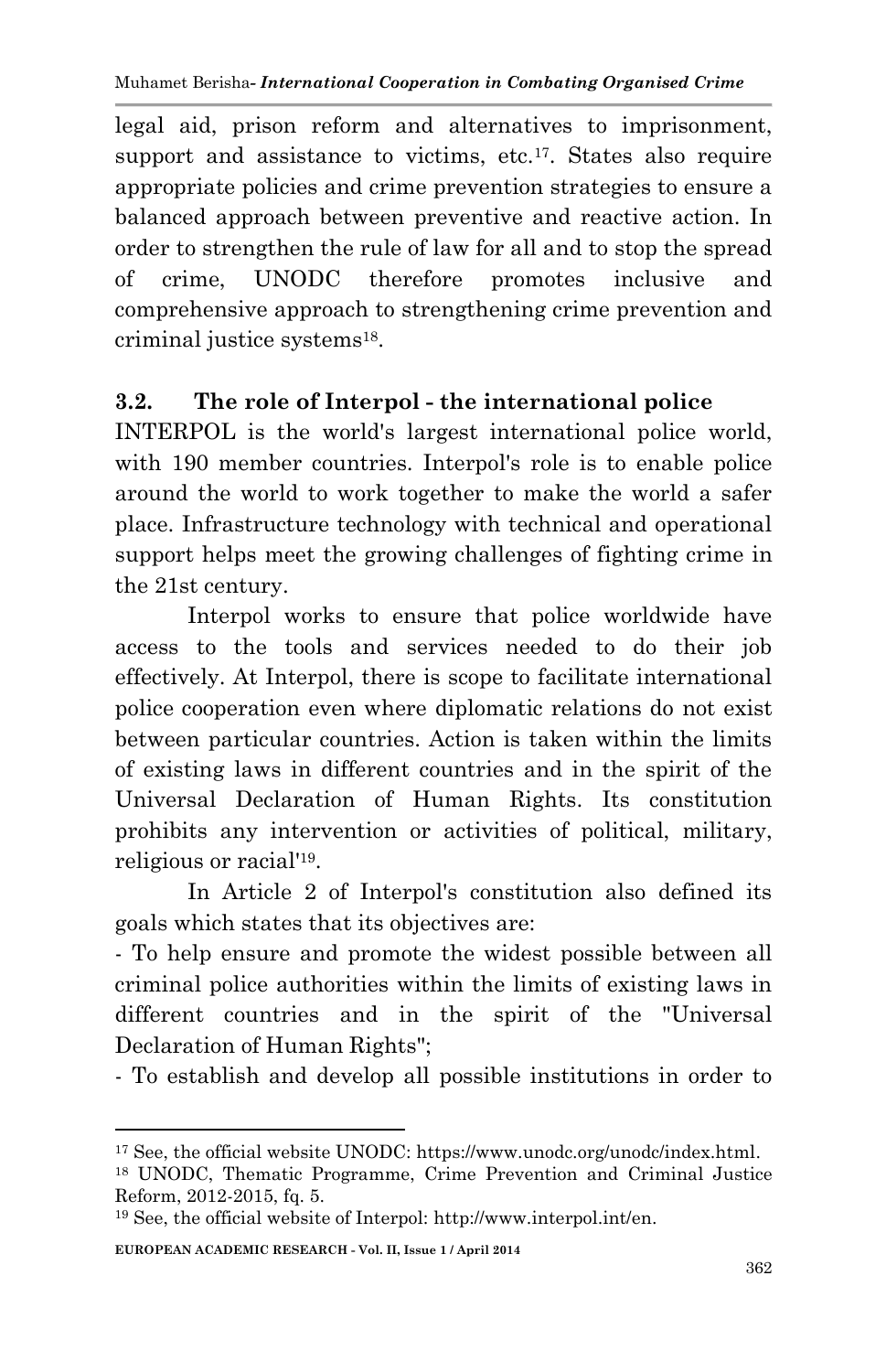contribute effectively for preventing and combating of crime throughout the world<sup>20</sup>.

In cooperation with the police in its member countries, INTERPOL has conducted 44 operations in 2012. Some operations were coordinated in cooperation with national and regional partners<sup>21</sup>. As the main legal document Interpol Constitution, this outlines the aims and objectives of Interpol. It defines the mandate of the Organization to ensure broader cooperation possible between all criminal police authorities and to suppress ordinary crimes. It defines the structure of the organization, defines the role of each body Interpol, and provides budget and relationships with other organizations<sup>22</sup>. Interpol recognizes the need to work in partnership with other organizations to combat international crime. As such, it has concluded a number of cooperation agreements with other international organizations, including the United Nations and the European Union. The Constitution empowers Interpol Organization to conclude international agreements<sup>23</sup>. Based on this, the organization has completed a number of international agreements with other subjects of international law.

### **3.3. EUROPOL - European Police**

An important role in fighting crime in European region represents EUROPOL, or the European common police. For establishment of Europol was agreed in the Treaty of Maastricht in 1992, formally known as the Treaty on European Union, which became effective on November 1993. The agency started limited operations on January 3, 1994. In 1998, Europol Convention was ratified by all member states and became effective in October. Europol started its full activity on 1 July

<sup>20</sup> INTERPOL Constitution, Article 2, issued by the general assembly of Interpol, 1956.

<sup>21</sup> Annual Report of INTERPOL, 2012, p. 23.

 $22$  See, the official website of Interpol: http://www.interpol.int/en.

<sup>23</sup> INTERPOL Constitution, Article 41, published by the General Assembly of INTERPOL, 1956.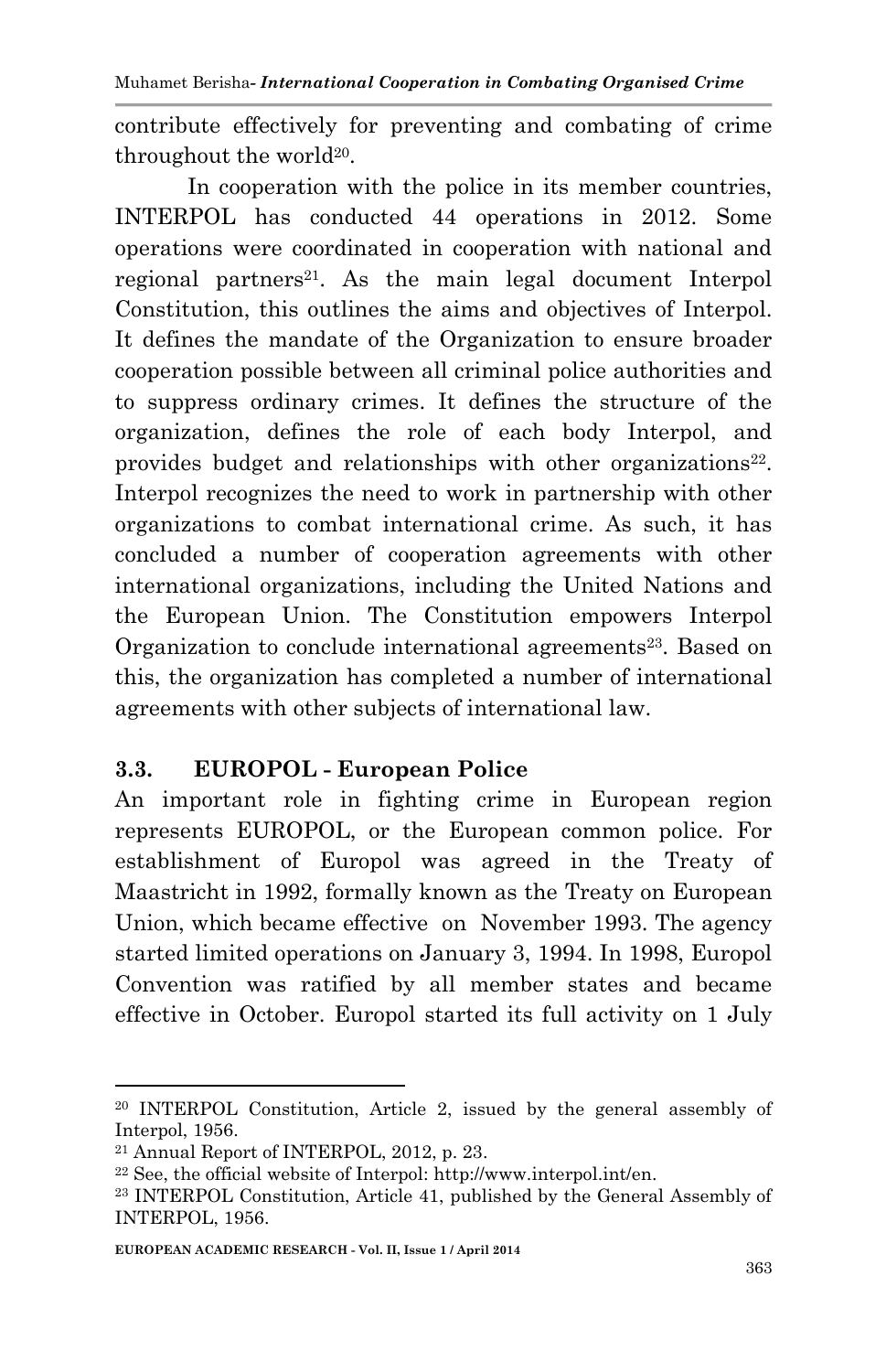199924. Pursuant to Article 1.9 of the Treaty on European Union, Europol has also set its objectives to improve the effectiveness and cooperation between the competent authorities of the Member States in preventing and combating terrorism, unlawful drug trafficking and other serious forms international crime, which are affected two or more member states<sup>25</sup>.

Europol cooperates with different organizations to fight crime in this case with Interpol. According to Article 2 of the goal is to establish and maintain cooperation between the Parties in combating serious forms of international organized crime within the scope of competence of each party, in particular, this will be achieved through exchange operations, strategic information and technical coordination of activities, including the development of common standards, action plans, training and scientific research and liaison officers command<sup>26</sup>.

## **4. International agreements as the legal basis**

International cooperation in fight against organized crime and its appearance forms manifested through the adoption of various international legal instruments, such as conventions, resolutions and other normative acts of cooperation between states. Cooperation in this area has emerged as collaboration between two or more States, in this context recognized multilateral and bilateral agreements. International legal instruments undoubtedly the most important instruments adopted by the United Nations, but of course they also undisputed importance of other regional agreements and bilateral.

In terms of combating organized crime special importance of the United Nations Convention against

<sup>24</sup> See, the official website of Europol: www.europol.europa.eu.

<sup>25</sup> Article 2, paragraph 1 of the Europol Convention.

<sup>26</sup> Article 2, paragraphs 1 and 2 of the agreement between Europol and Interpol, Brussels, November 15, 2001.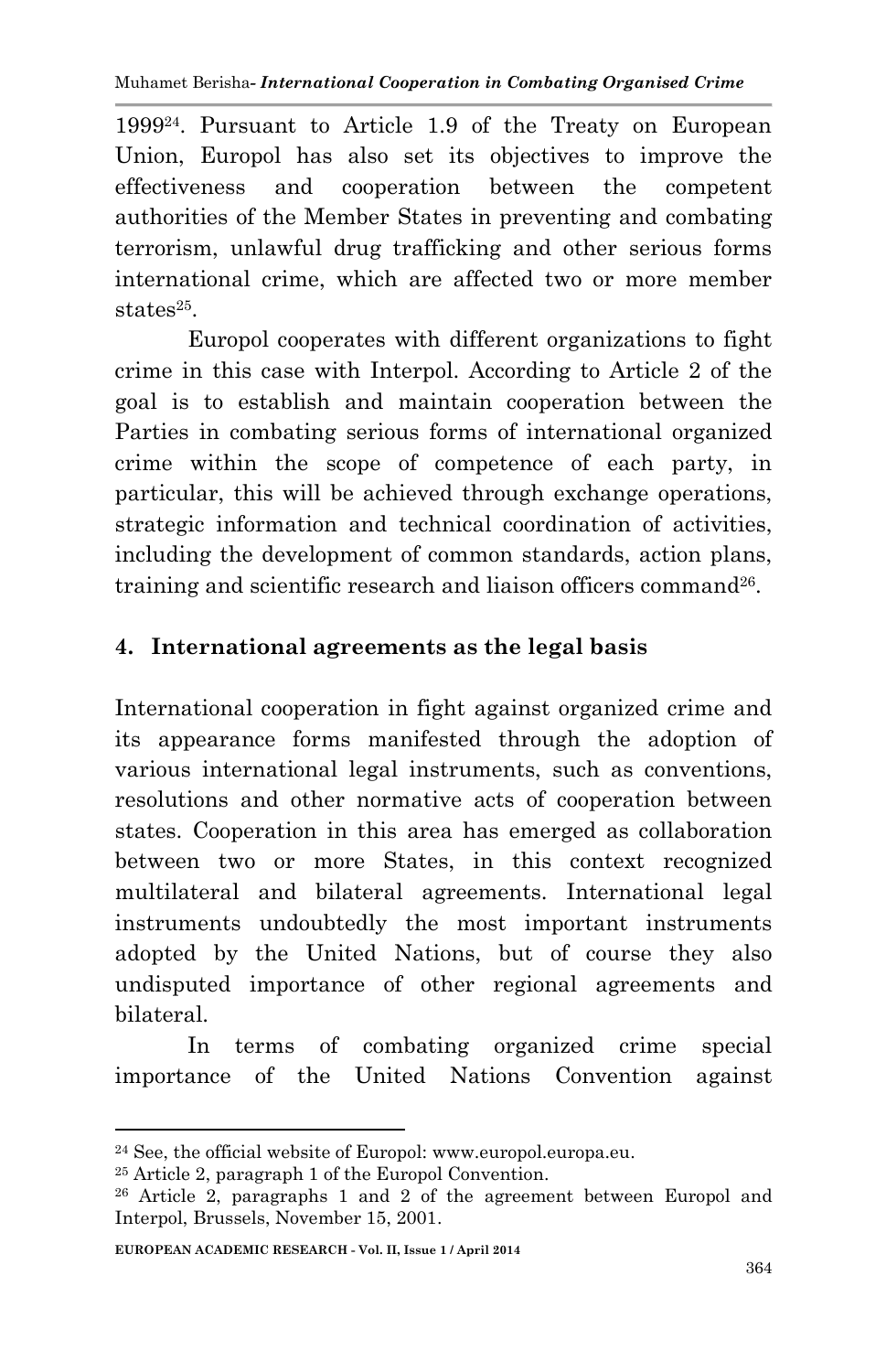Transnational Organized Crime (UNTOC) and its protocols, also has a special role to the United Nations Office on Drugs and Crime ( UNODC ) within which are held conferences and established various committees etc. In most related treaties, means that States Parties undertake to ensure that laws, policies and practices to meet their internal legal requirements of the treaty and comply with its standards. Most multilateral treaties (which include more than just a few states) signed under the auspices of international organizations like the UN or regional organizations such as the Council of Europe (CE) and the European Union (EU), or the Association of Southeast Asian Nations (ASEAN). Bilateral treaties or those developed between small groups of countries generally negotiated through the respective foreign ministries, without the involvement of an external agency or management as the  $UN^{27}$ .

### **4.1. Multilateral agreements**

In the world have adopted many cooperation agreements between states and to regulate various issues, such as trade agreements, agreements for maintain peace, to stop the war against trafficking cooperation agreements etc. These agreements may be universal, can join those interested countries. States parties to these treaties take to ensure that the above legislation and internal policies comply with international obligations arising from treaties. Regarding organized crime of the most important multilateral agreements is the United Nations Convention against Transnational Organized, adopted by General Assembly resolution 55/25 of 15 November 2000, and is the main international instrument in the fight against crime organized. The Convention further supplemented by three Protocols, which reach specific areas and manifestations of organized crime: the Protocol to Prevent, Suppress and Punish Trafficking in Persons, especially Women and Children, the Protocol against the Smuggling of Migrants

<sup>27</sup> UNODC Human Trafficking & Smuggling of Migrants Crossing, Guide for International Cooperation, 2010.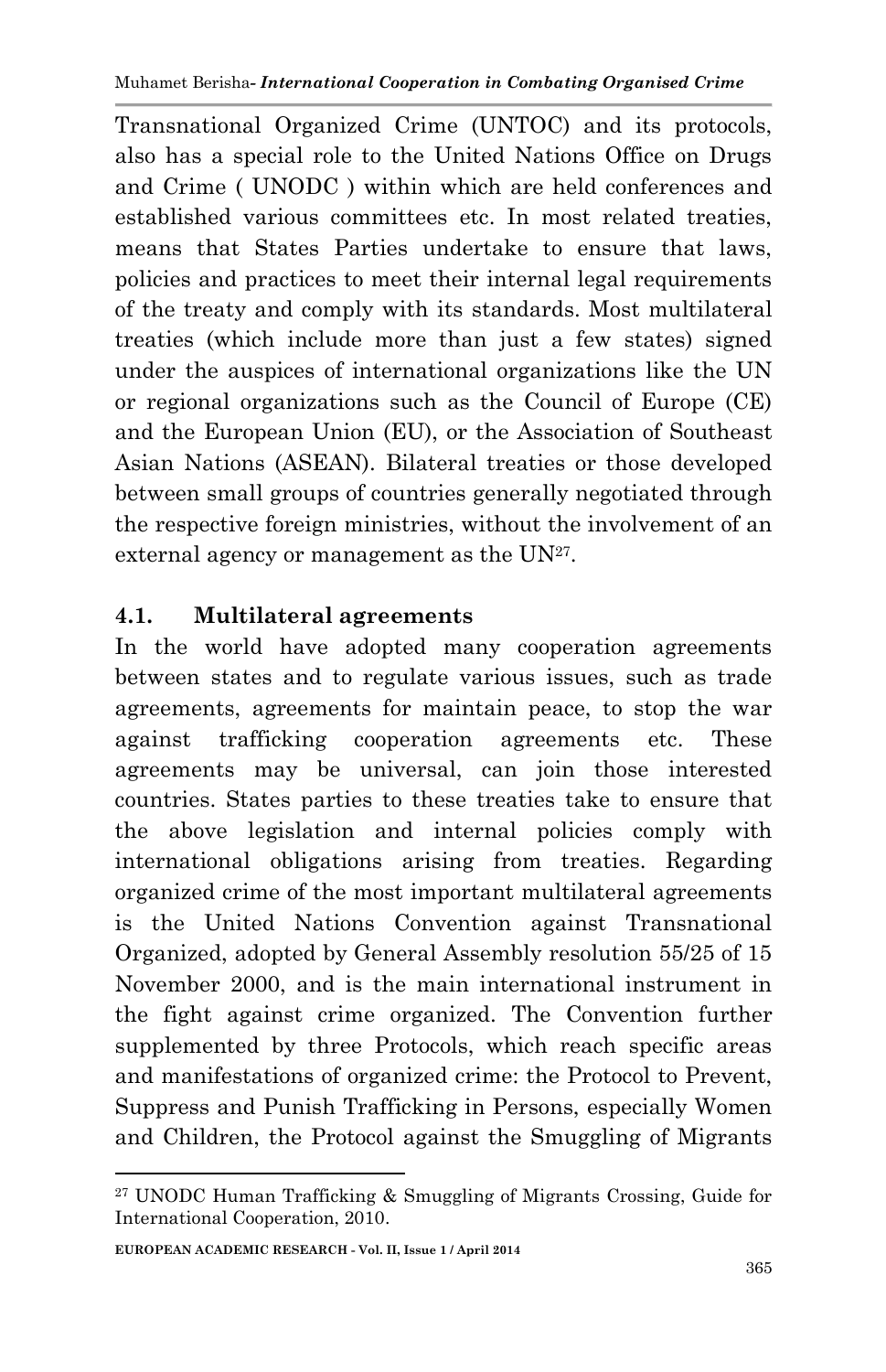by Land, Sea and Air, and Protocol against the illicit manufacturing of and trafficking in firearms, their parts and components and ammunition<sup>28</sup>.

### **4.2. Bilateral Agreements**

Regarding bilateral agreements, these are the most frequent and numerous practical. There are numerous agreements of this kind in cooperation between countries in combating against organized crime. All countries have created their strategy and action plans to combat organized crime and forms of its appearance in this case have as well the signed various cooperation agreements with other countries, especially neighboring countries.

Interstate cooperation mainly specific limits established in areas that are suitable for contraband, such cooperation exists between Albania and Italy<sup>29</sup>, with routes that are being used quite a lot for drug smuggling and human trafficking. There are many such collaborations between countries to prevent crime and smuggling in all regions of the world.

### **5. Organized crime in the Balkans**

Social and economic development in this part of Europe has influenced organized crime in all its forms and spread to reach almost a record level in these countries. In particular, drug trafficking, human trafficking, arms trafficking, illegal migration, etc. have found a very suitable ground in the countries of Europe. Certainly, the prolonged transition in the region has affected many aspects of this case in the growth of many forms of criminality and organized crime.

The transition process in Albania since 1991 has been heavily influenced by several factors such as the dramatic

<sup>28</sup> See, the website of the United Nations Office on Drugs and Crime, http://www.unodc.org/.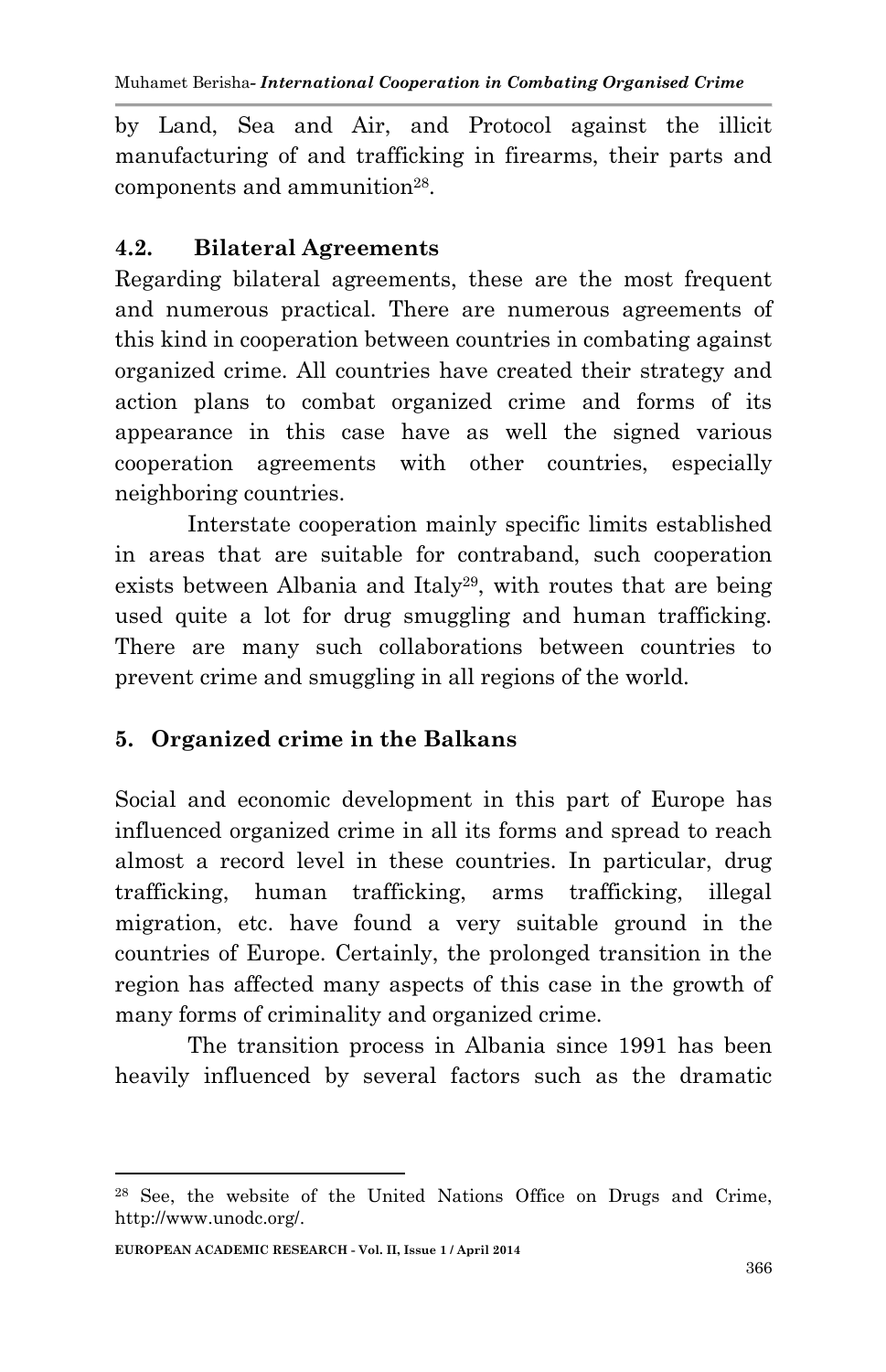changes in the political system, coupled with changes in the economic system and the installation of private property, and the impact of party preference, political pressures and corruption: Crisis scheme criminal scheme in 1997, in which financial resources were concentrated in the hands of a few people, causing public unrest and change of government. Largescale migration of Albanians, mostly to neighboring countries, Italy and Greece etc.<sup>30</sup> .

Social and political changes altered the approach to organized crime and its forms. On 2002, the process of adapting legislation to international standards, Albania ratified the OKB. For Combating of Organized Crime (UNTOC) and additional protocols governing trafficking and smuggling of human beings. On February 2008, is ratified the Protocol on Second and third on trafficking of weapons<sup>31</sup>. Currently the Albanian state has managed to establish a very high standard and certainly in fighting organized crime and forms of its appearance, and in particular, the entry into  $NATO^{32}$  is a good indicator of success in raising Albania set international standards.

Regarding the countries of the former Yugoslavia have left many problems due to the wars that occurred during the nineties. However, the social and political changes began after the NATO intervention in Kosovo, in particular the fall of the Milosevic government in Serbia contributed quite a lot to cooperation among countries of the region in various spheres in this case in combating organized crime, illegal trafficking etc. All countries of the former Yugoslavia and now have established relationships with other countries in the region and

**EUROPEAN ACADEMIC RESEARCH - Vol. II, Issue 1 / April 2014**

<sup>29</sup> ITALY - ALBANIA: Legal Instruments and Techniques to Combat Transnational Organized Crime confront Experiences, edited by UNICRI, 2007.

<sup>30</sup> Regional Project CAPRO, Situation Report on Organized and Economic Crime in South-eastern Europe, Strasbourg, August 2006, p. 69.

<sup>31</sup> ITALY - ALBANIA: Legal Instruments and Techniques to Combat Transnational Organized Crime confront Experiences, UNICRI Publishing, 2007, p. 11.

<sup>32</sup> Albania's membership in NATO pact on 1 April 2009.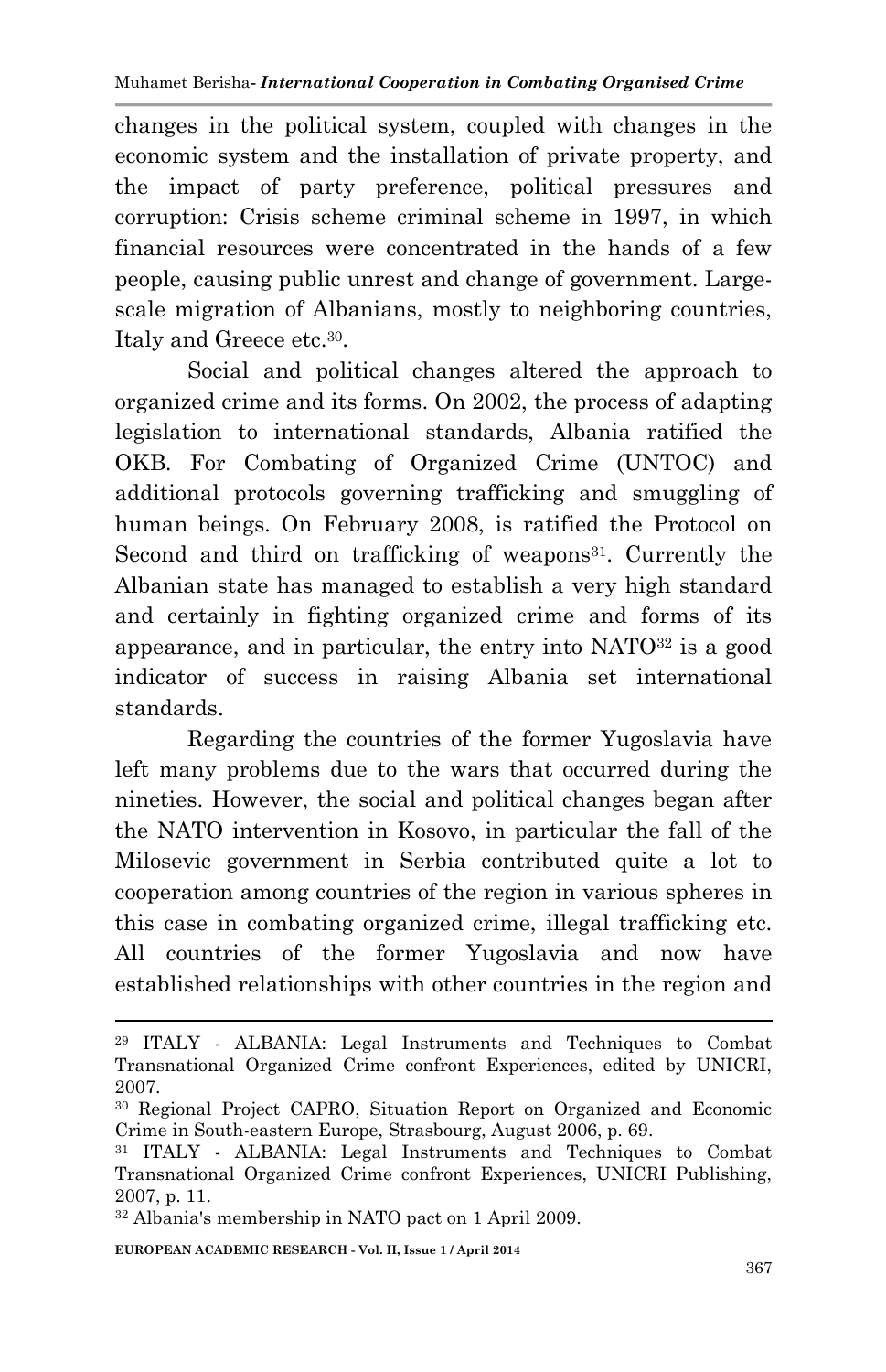have signed bilateral treaties and agreements on combating organized crime and border control drug trafficking, human trafficking etc.

Regarding to the Former Yugoslav Republic of Macedonia "with the exception of a short conflict in 2001, Macedonia has survived destruction by war and mass displacement of its population"33. Macedonia thought to be threatening by the organized crime, mainly drug trafficking, smuggling of persons, smuggling of weapons and a range of goods (cigarettes, alcohol, fuel, etc.) and economic crime activities. Obviously all these risks should be healthy on functioning of a democracy.

# **6. State Institutions Access in preventing and combating organized crime in Kosovo**

Organized crime considered as a threat to society in general and civilization values. This threat can manifest in different forms, depending on the development of economic and social life, especially in conditions of globalization.

The geostrategic position of the Republic of Kosovo in Balkans and created conditions after the war enabled different groups to conduct criminal activities of organized crime. The high rate of unemployment and poverty also contribute to creating conditions for the development of crime in general and organized crime in particular34. According to the national strategy and action plan against organized crime "law enforcement in Kosovo in the field of preventing and combating organized crime is fragmented, lacks effective interagency coordination and cooperation as well as regional and international cooperation are essential prerequisite for success in combating this phenomenon"<sup>35</sup> .

<sup>33</sup> Ibid, p. 112.

<sup>34</sup> National Strategy of the Republic of Kosovo organized crime and action plan 2009-2012, p. 6.

<sup>35</sup> Ibid, p. 8.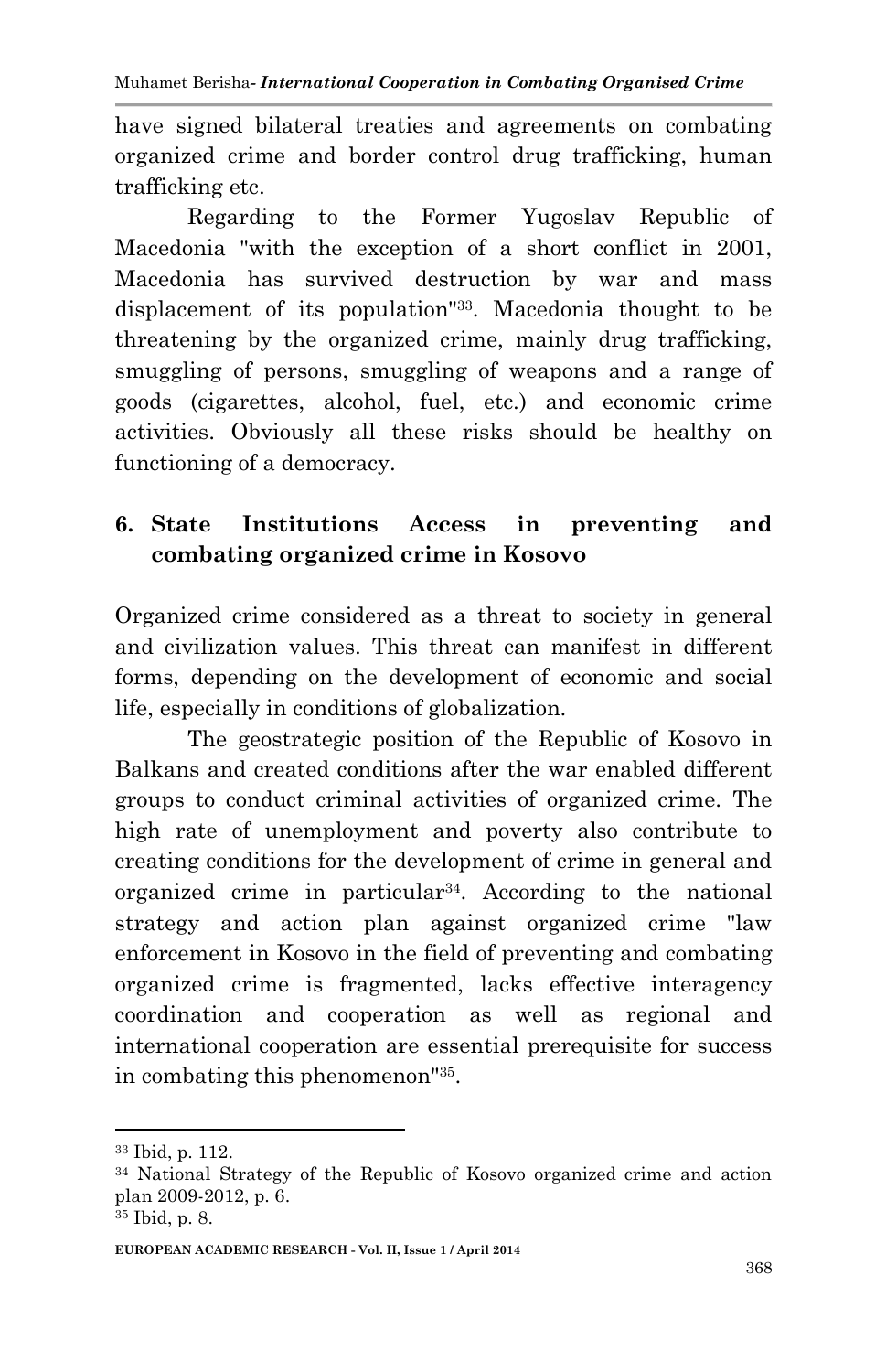Undoubtedly, the transition has caused the country's economic development and the promotion of many forms of organized crime, smuggling, corruption, etc. Kosovo has drafted a national strategy and action plan against organized crime and has established cooperation with other countries in combating smuggling and trafficking of different prevention and combating of crime. In the framework of commitments and priorities on July 31, 2013 The Republic of Kosovo has ratified an agreement of cooperation in preventing and combating crime with the Republic of Hungary where required cooperation between the Kosovo police and the Hungarian police, as well as between judicial authorities of Kosovo and Hungary<sup>36</sup>. Also on 05/11/2013, Minister of Interior of the Republic of Kosovo, Bajram Rexhepi and Mr. Jean - Luc Vez, Director General of the Federal Police Swiss police cooperation agreement signed between the Government of the Republic of Kosovo and the Swiss Federal Council<sup>37</sup>. By signing this agreement, strengthen cooperation between the two countries in the fight against organized crime, trafficking in human beings, trafficking in arms, drugs and intent of preventing threats to public safety by sharing information on strategic levels etc. Besides police cooperation will be cooperation between customs, financial intelligence units in combating cyber-crime and other forms of criminality. Also is envisaged keeping police training in various fields. There are also other forms of traditional crime, which should be fight entirely.

Due to the delayed settlement of Citizenship status<sup>38</sup>, and its non-recognition by some countries, it is still not possible for it to become a member of the UN and institutions with weak force action, because the powers of international institutions in Kosovo are present through quite later in the responsibility of

<sup>36</sup> Article 1, paragraph 2 and 3 of the Cooperation Agreement between the Republic of Kosovo and the Republic of Hungary, 31/08/2013.

<sup>37</sup> http://www.mpb-ks.org.

<sup>38</sup> Republic of Kosovo declared independence on 17 February 2008 and up to now has been recognized by nearly 100 UN member states that, but still no seat at the UN.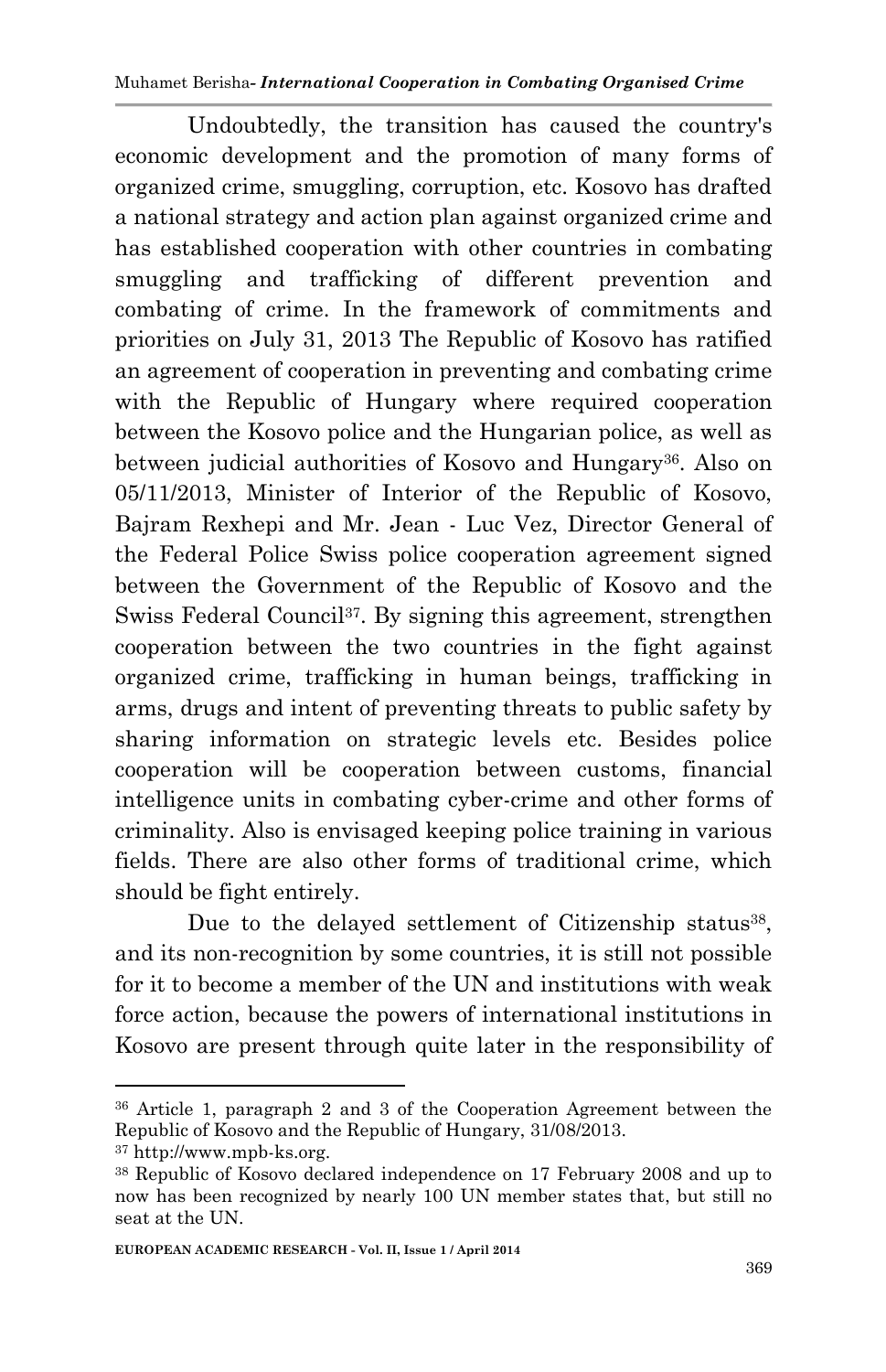local institutions, and international neglect to resolve many issues have been a factor that organized crime and smuggling to dominate for a long time.

### **7. Conclusions**

Organized crime is seen as a form of crime that is committed in collaboration between many individuals and whether its scope to more than two states. Smuggling networks are widespread throughout the world and especially in countries in transition, but of course without excluding the developed countries.

In combating this crime and its form is much needed international cooperation, whether through regional cooperation, both in the wider international context, but also bilateral cooperation between countries is important.

International cooperation in combating crime and terrorism in particular has intensified and has taken a different approach after the attacks of 11 September 2001 against the United States of America, making it the worldwide developments in crime and terrorism.

On the continent of Europe organized crime is particularly prevalent in Eastern Europe, particularly the Balkans region where wars have dominated a longer time, which impoverish these countries and have been a cause of many negative phenomena finding ground suitable various criminal groups.

Especially drug trafficking, tobacco, human trafficking, especially trafficking of arms to countries in transition and economic problems are extremely common. Therefore, international cooperation is essential, both in terms of regional cooperation such as the Balkan region where trafficking and illegal migration are highly present, as well as in terms of the overall international and especially within the United Nations would be very precious.

The Republic of Kosovo because of the position and international status still unresolved, is causing considerable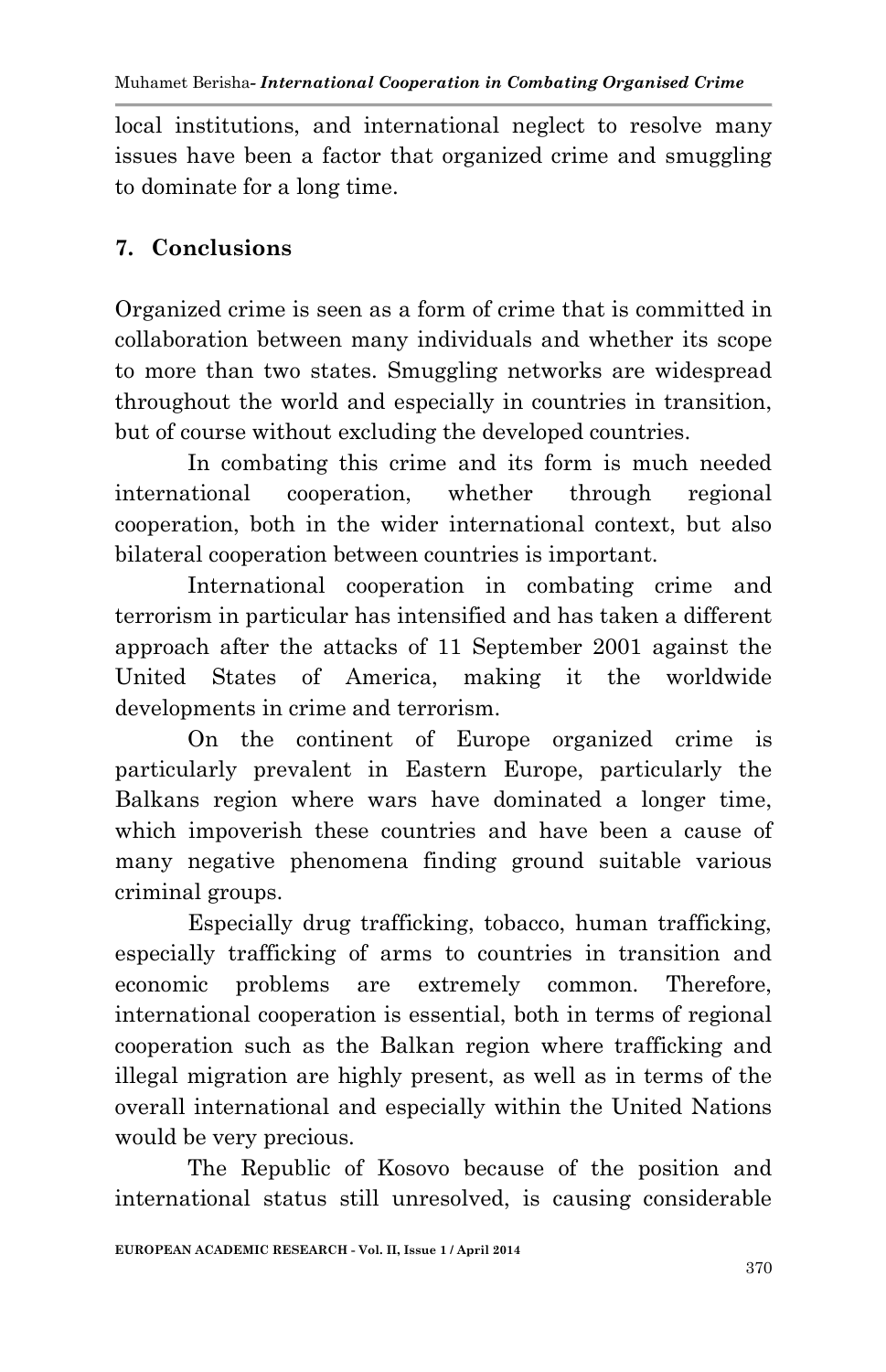difficulties in international agreements and therefore is bound and focused more on bilateral agreements.

Eventually only international cooperation and coordination of activities between agencies fighting crime and a joint combat against organized crime, especially against international terrorism is the only way to prevent this evil general humanity.

#### **BIBLIOGRAPHY:**

- \_\_\_\_\_\_\_. 2012. Annual report of INTERPOL.
- . 2001. Agreement between Europol and Interpol, Brussels, November 15, 2001.
- \_\_\_\_\_\_\_. 2013. Cooperation Agreement between the Republic of Kosovo and the Republic of Hungary, signed on 08.31.2013
	- \_\_\_\_\_\_\_. 2004. European Commission, Directorate-General for publication and communication, freedom, security and justice for all, Luxembourg.
- \_\_\_\_\_\_\_. 1992. Europol Convention, February 7, 1992
	- \_\_\_\_\_\_\_. 1956. INTERPOL Constitution, published by the General Assembly of INTERPOL, 1956
		- \_\_\_\_\_\_\_. National Strategy of the Republic of Kosovo Organized Crime and Action Plan 2009-2012

\_\_\_\_\_\_\_. Protocol to Prevent, Suppress and Punish Trafficking in Persons of the United Nations Convention against Transnational Organized Crime

\_\_\_\_\_\_\_. 2006. Regional Project Capron, Situation Report on Organized and Economic Crime in Southeastern Europe, Strasbourg, August 2006

. 2006. Strategy to Combat Trafficking in Human Beings and Illegal Migration in the Republic of Macedonia, Skopje, March 2006

\_\_\_\_\_\_\_. 2004. United Nations Convention against Transnational Organized Crime, New York.